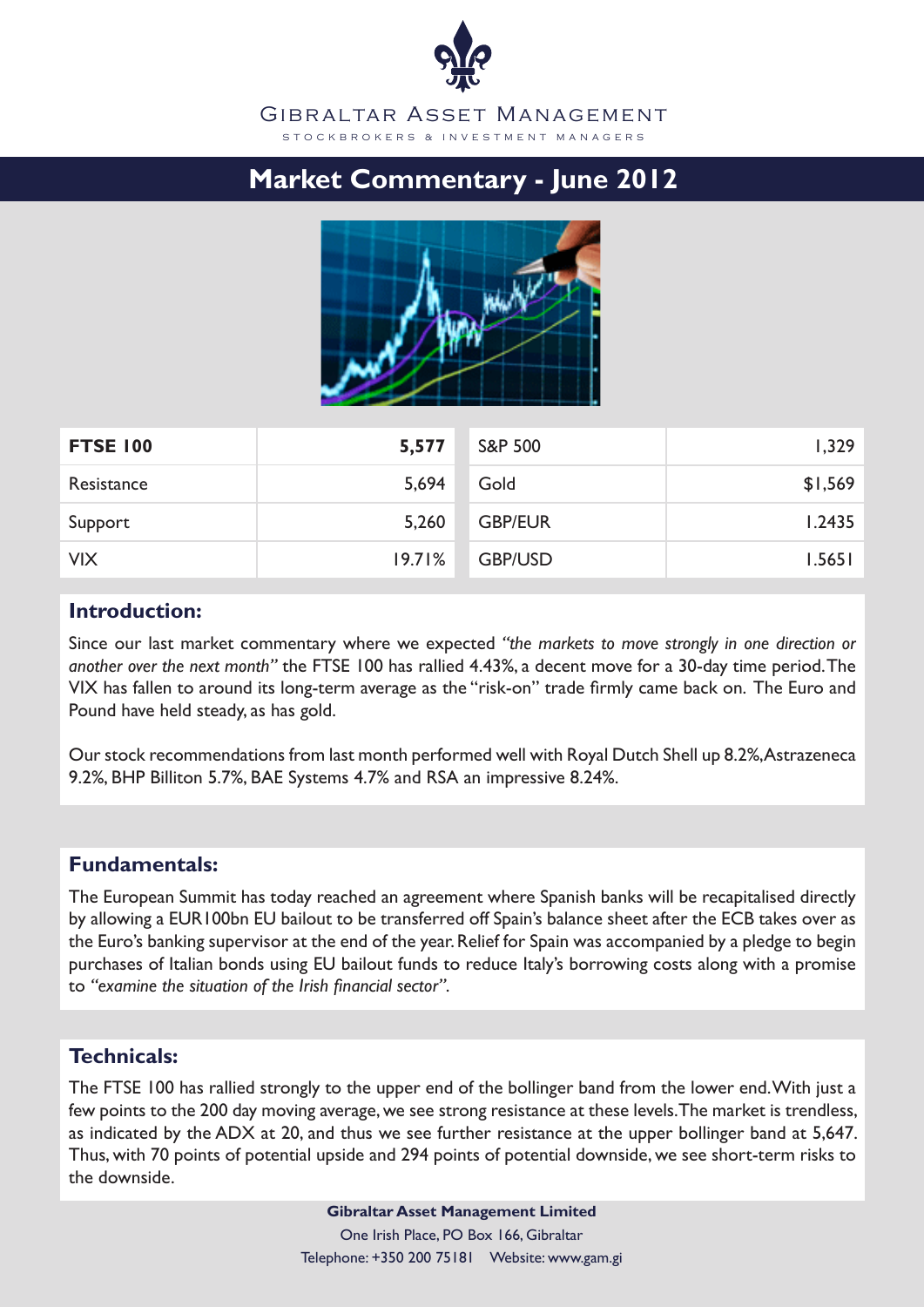

GIBRALTAR ASSET MANAGEMENT S T O C K B R O K E R S & IN V E S T M E N T M A N A G E R S

# **Market Commentary (cont)**

## **Seasonality:**

Year 2012

2012 is the Year of the Dragon in the Chinese Zodiac. The year of prosperity.

#### As Goes January...

So goes the rest of the year. This may be coincidental but back data shows that the indicator is 85% accurate in predicting the "up years" and 45% accurate in predicting the "down years". As the market rose 1.96% in January, it cannot be ignored.

July

The Dow Jones has gone up around 62% of the time in July, posting an average gain of 1.3%.

#### Four-Year U.S. Presidential Cycle

The stock market tends to bottom out during the second year of each new presidential term and then recover strongly in the final two years. This is due to each Administration ensuring that the economy is strong by re-election time. Unfortunately, the excessive stoking of the economic fires creates excesses, including over-priced stocks, leading to poor stock market returns in the first two years of the next term.

# **Market Outlook:**

**Over the long term** (since 1962), the FTSE All-Share for has returned 7.2% per annum and that does not include the average 3.8% dividend yield earned on top. Considering inflation averaged 6.2% over the same period, it is vital that an investor invests in equities in order to preserve the purchasing power of their money. However, markets can be subject to swings in the interim and investors should be mindful of these with a view to protecting their capital.

**Our current view on the stock market is negative.** Having rallied substantially, one has to question how much more upside there is compared with downside. We are advising our clients to switch out of cyclicals and into defensive, low beta, high-yielding stocks for the time being. We remain sceptical on the Euro and have a target of EUR/USD1.20 over the next few months. Any positive impact from today's European summit may last a few days, but might be cut short by a disappointing ECB press conference.

### **Recommended Investments:**

**Equities** - Gen Acc 8.875% Prefs (8.4% yield), Reckitt Benckiser (13.6x P/E, 4% yield).

**Commodities** - Gold, silver, platinum and palladium all appear oversold at these levels.

**Fixed Interest** - iShares Emerging Markets Local Gov Bond ETF (6.7% GRY), Provident Financial 7% 04/10/17 (6.2% GRY).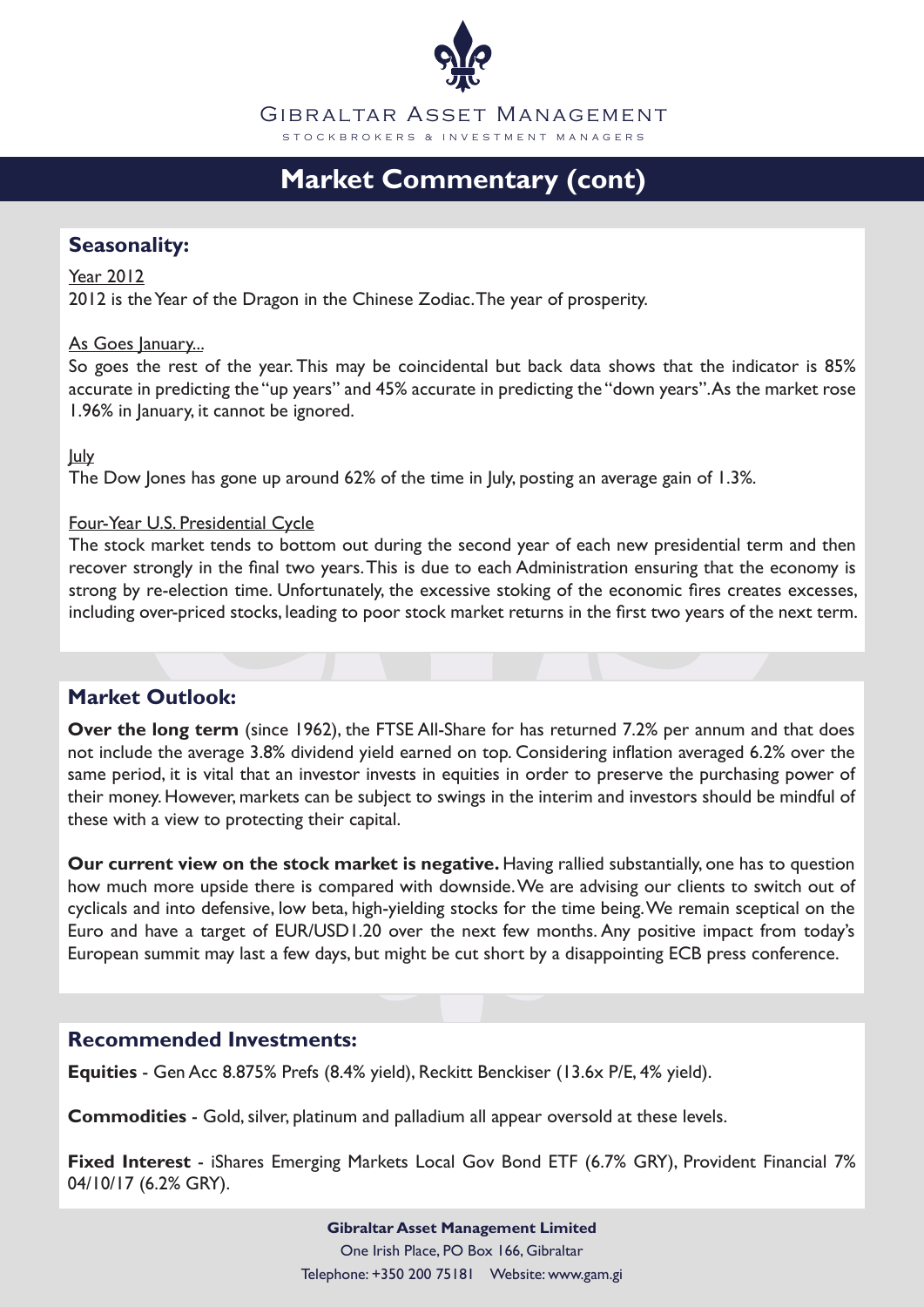

# **Market Commentary (cont)**

# **Chart Legend:**

|  |  | 20 day mov   |
|--|--|--------------|
|  |  | 50 day mov   |
|  |  | 200 day mo   |
|  |  | bollinger ba |

ing average ing average ving average ands (an indicator that measures 2 standard deviations away from the 20 day m/a) (signifies the long-term direction of the security - whether it is in a bull or bear market) (signifies the medium-term direction of the security) (signifies the short-term direction of the security. prices tend to gyrate around their 20 day m/a)

# **Technical Analysis Guide:**

RSI (relative strength index) - indicates whether a security is overbought (above 70) or oversold (below 30). Also when the RSI moves above 50 that is considered bullish (or vice versa).

ADX (average directional index) - indicates whether a security is in a trend (above 20) or not in a trend (below 20). For trending markets moving averages work best when considering lines of support/resistance. For non-trending markets Bollinger Bands work best (sell at upper band, buy at lower band).

#### **Research Disclaimer**

Gibraltar Asset Management is a trading name of Gibraltar Asset Management Limited, is a member firm of the London Stock Exchange and is authorised and regulated by the Financial Services Commission. Research: Neither the information nor the expressed opinions in this document constitute or intend to be an offer, or a solicitation of an offer, to buy or sell relevant securities (i.e. securities mentioned herein and options, warrants, or rights to or interests in any such securities). The information and opinions contained in this document have been compiled from, and based upon generally available information and independent research undertaken by ourselves which has been qualified and reviewed by our portfolio managers for suitability or appropriateness. However, the accuracy or completeness of the analysis cannot be guaranteed. Confidentiality: The information in this document and any attachments may contain proprietary information some or all of which may be legally privileged. It must not be disclosed to or used by persons other than the intended recipient. If received in error, please notify us immediately and then delete this document. Content: Please note that the content of this document may be e-mailed and may be intercepted, monitored or recorded for compliance purposes. Copyright: Copyright in this document and any attachments created by Gibraltar Asset Management Limited belongs to Gibraltar Asset Management Limited unless otherwise stated. Care: Gibraltar Asset Management Limited shall not be liable to the recipient or any third party for any loss or damage howsoever arising from this document and / or its content, including if e-mailed, loss or damage caused by virus. It is the responsibility of the recipient to ensure that the opening or use of this document and any attachments shall not adversely affect systems or data. Contact: Telephone +350 200 75181 Mail: gam@gam.gi Website:www.gam.gi